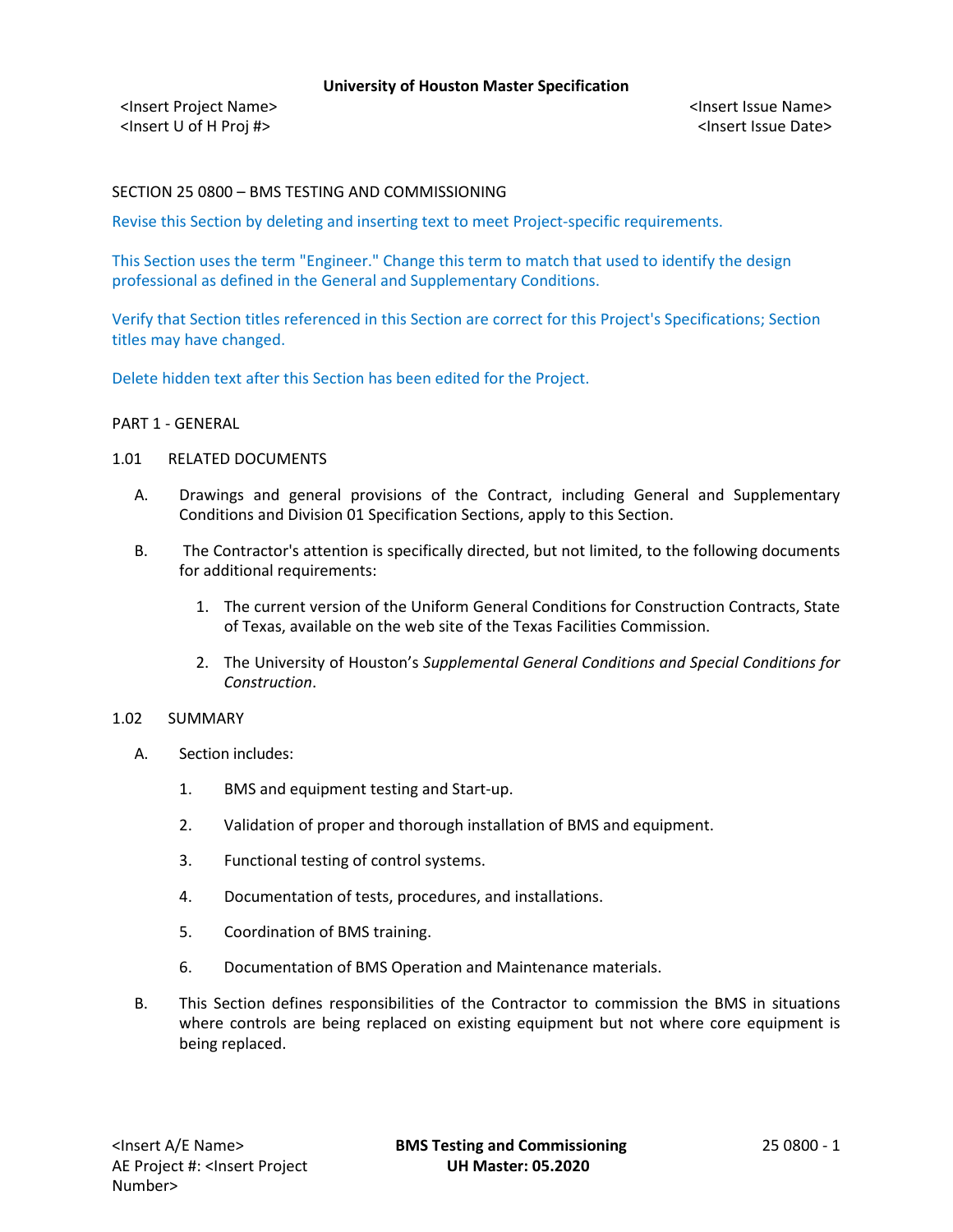<Insert Project Name> <Insert Issue Name> <Insert U of H Proj #> <Insert Issue Date>

- C. The term "Owner" shall include a representative from the Owner's Building Management Services but that representative is not expected to represent the Owner exclusively. MEP Engineer may also be authorized to act as Owner's Designated Representative. Coordinate all activities to include all of the Owner's representatives.
- D. Commissioning is the process of ensuring that all building systems are installed and perform interactively according to the design intent; the systems are efficient and cost effective and meet the Owner's operational needs; the installation is adequately documented; and the Operators are adequately trained. It serves as a tool to minimize post-occupancy operational problems. It establishes testing and communication protocols in an effort to advance the building systems from installation to full dynamic operation and optimization.
- E. The Contractor shall direct, coordinate, and oversee the Commissioning process and witness functional performance testing.
- F. The Owner's TAB Firm may write the Owner-approved control sequence verification sheets for functional performance tests and develop forms using the BMS Provider's point log to test each point back to the graphical interface. The BMS Provider shall furnish the Contractor with an estimated time to complete this task, which Contractor will incorporate in the Project Schedule. In the event Owner's TAB Firm is not under contract for the Project, the Contractor shall write the Owner-approved sequence verification sheets for functional performance tests.

### 1.03 REFERENCE STANDARDS

- A. The latest published edition of a reference shall be applicable to this Project unless identified by a specific edition date.
- B. All reference amendments adopted prior to the effective date of this Contract shall be applicable to this Project.
- C. All materials, installation and workmanship shall comply with the applicable requirements and standards addressed within references.

### 1.04 CONTRACTOR RESPONSIBILITIES

- A. Completely install and thoroughly inspect, startup, preliminarily test, adjust, balance, and document all systems and equipment. The testing and commissioning of the BMS is the responsibility of the BMS installer and Contractor.
- B. Assist Owner, Commissioning Agent and TAB firm in verification and functional performance testing. This assistance will generally include the following:
	- 1. Attend Commissioning progress and coordination meetings.
	- 2. Prepare and submit required draft forms and systems information.
	- 3. Establish trend logs of system operation as specified herein.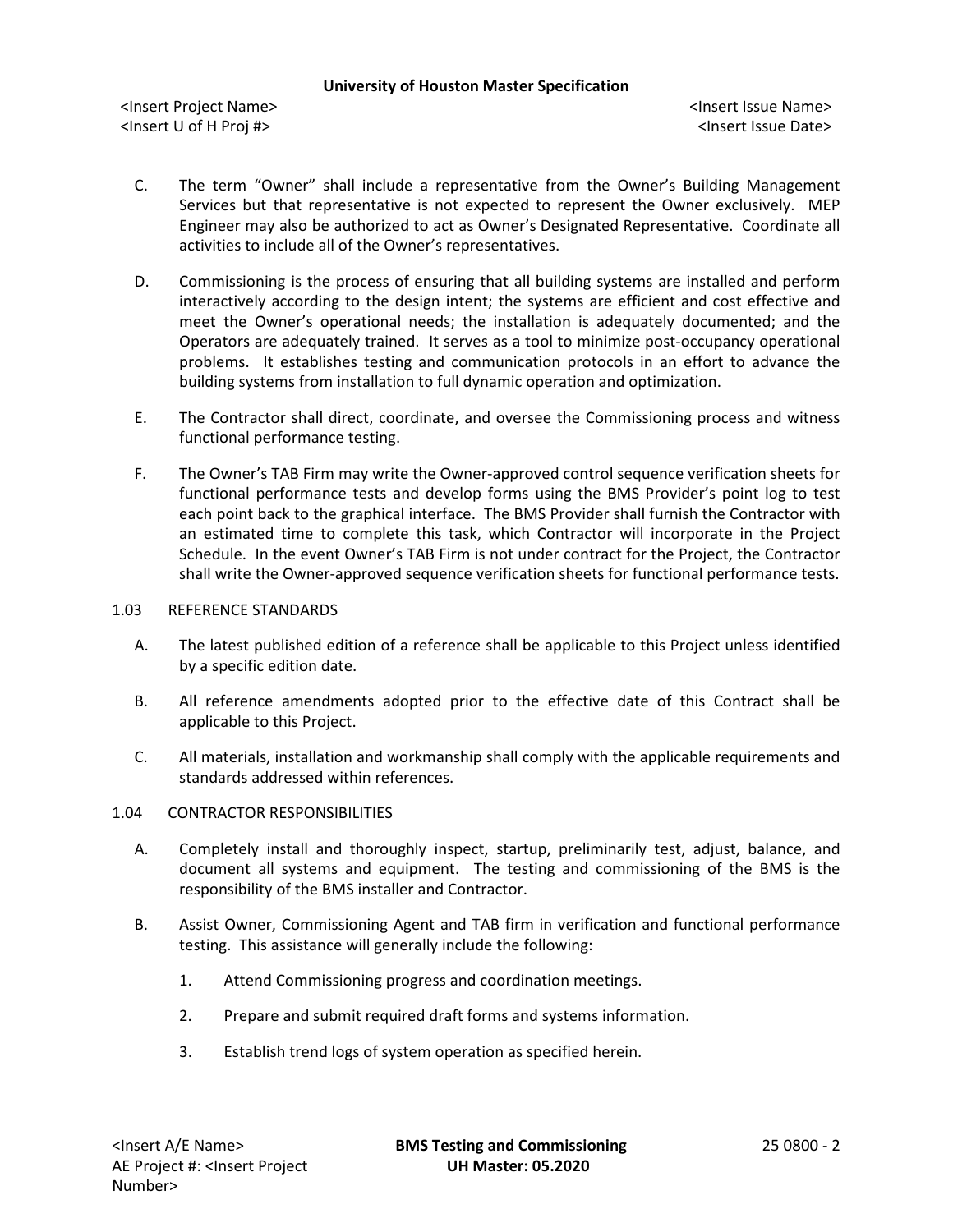<Insert Project Name> <Insert Issue Name> <Insert U of H Proj #> <Insert Issue Date>

- 4. Demonstrate system operation.
- 5. Manipulate systems and equipment to facilitate testing.
- 6. Provide instrumentation necessary for verification and performance testing.
- 7. Manipulate control systems to facilitate verification and performance testing.
- 8. Train Owner as specified in this Section.

Coordinate with UH Project Manager for amount of software optimization required for each project.

- C. Provide a BMS Technician to work at the direction of Owner for software optimization assistance for a maximum of [**10**][**20**][**40**][**80**][**Insert Hours Here**] hours. Refer to Part 3 of this Section for a description of the software optimization.
- 1.05 SUBMITTALS
	- A. The following list outlines the general sequence of events for submittals and commissioning:
		- 1. Submit product data and Shop Drawings and receive approval.
		- 2. Submit BMS logic documentation and receive approval.
		- 3. Submit background graphic screens and receive approval.
		- 4. Submit Start-Up Checklists and manufacturer's start-up procedures for all equipment provided by the Contractor.
		- 5. Install BMS.
		- 6. Submit BMS Start-Up Test Agenda and Schedule for review.
		- 7. Receive BMS Startup Test Agenda and Schedule approval.
		- 8. Submit calibration certifications for verification equipment.
		- 9. Submit Training Plan.
		- 10. Simulate sequencing and debug program off-line to the extent practical.
		- 11. Place systems under BMS control where applicable during a scheduled outage. EHLS personnel shall be present at scheduled Research outages.
		- 12. Perform BMS Startup during a scheduled outage.
		- 13. Prepare and initiate trend log data storage and format trend graphs.
		- 14. Submit completed BMS Start-Up Reports and initial draft of the Operating and Maintenance (O&M) Manuals.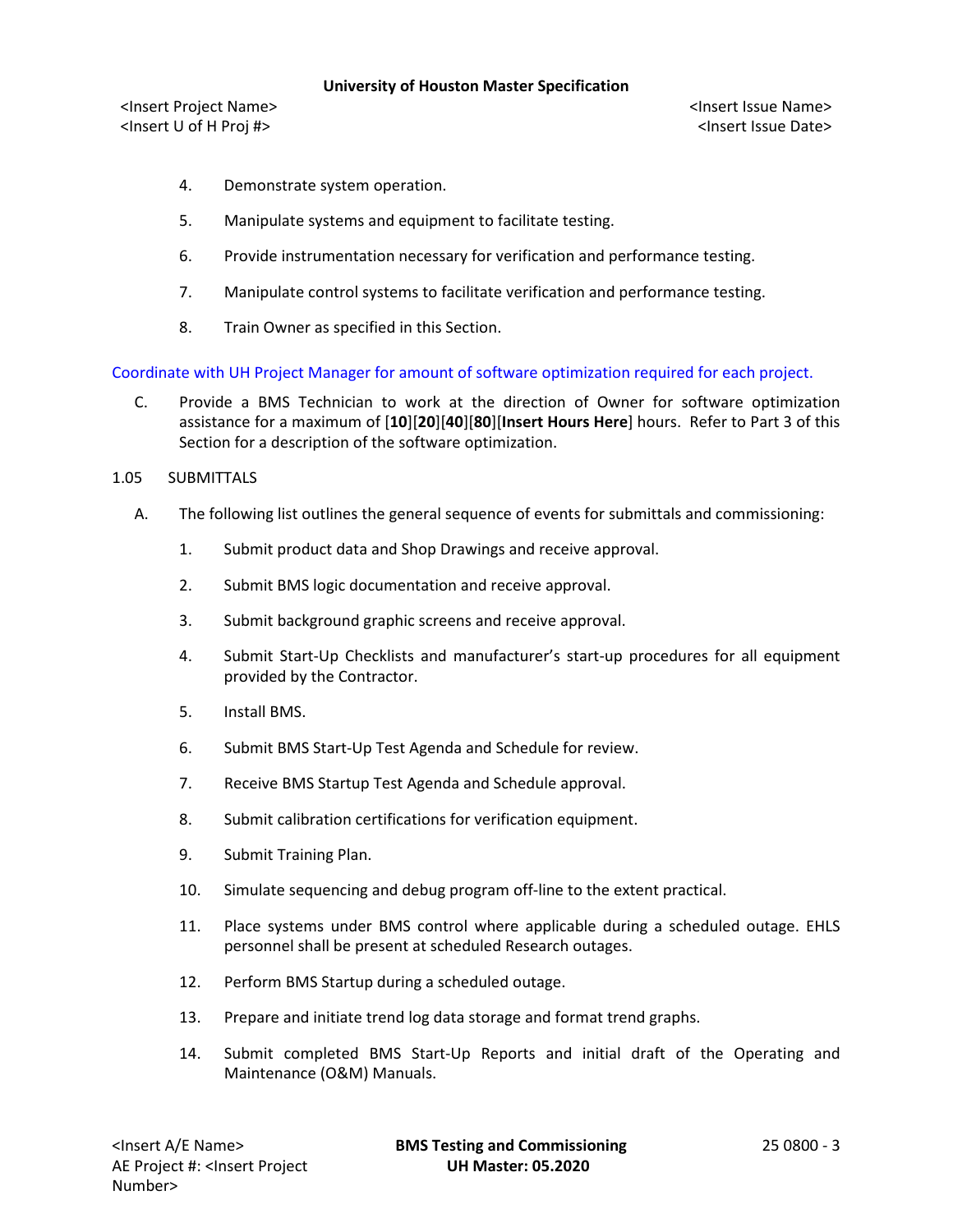<Insert Project Name> <Insert Issue Name> <Insert U of H Proj #> <Insert Issue Date>

- 15. Receive BMS Startup Report approval and approval to schedule Demonstrations and Commissioning.
- 16. Demonstrate systems to Owner.
- 17. Submit Trend Logs in electronic format specified.
- 18. Receive demonstration approval and approval to schedule Acceptance Period, per paragraph 3.07.
- 19. Train Owner on BMS operation and maintenance.
- 20. Substantial Completion.
- 21. Begin Acceptance Phase.
- 22. Two-week Operational Test.
- 23. Perform Functional Performance Testing including point to point verification to graphical interface.
- 24. Receive Acceptance Period approval, which is Functional Completion for the BMS.
- 25. Train Owner on final sequences and modes of operation.
- 26. Install framed control Drawings.
- 27. Provide Level 1 (view only) password access to the Owner.
- 28. Revise and submit Record Drawings and O&M Manuals.
- 29. Manager of Building Management Services sign-off required.
- 30. Provide Admin level access to Owner.
- 31. Final Acceptance.

Extended Operational Test may not be required for all projects. Consult with UH Project Manager. If Extended Operational Test not required, remove the following two paragraphs.

- 32. Begin Extended Operational Test.
- 33. Submit results of Extended Operational Test to Owner and receive acceptance of test results.
- 34. Begin Warranty Phase.
- 35. Schedule and begin Opposite Season acceptance period.
- 36. Receive Opposite Season acceptance period approval.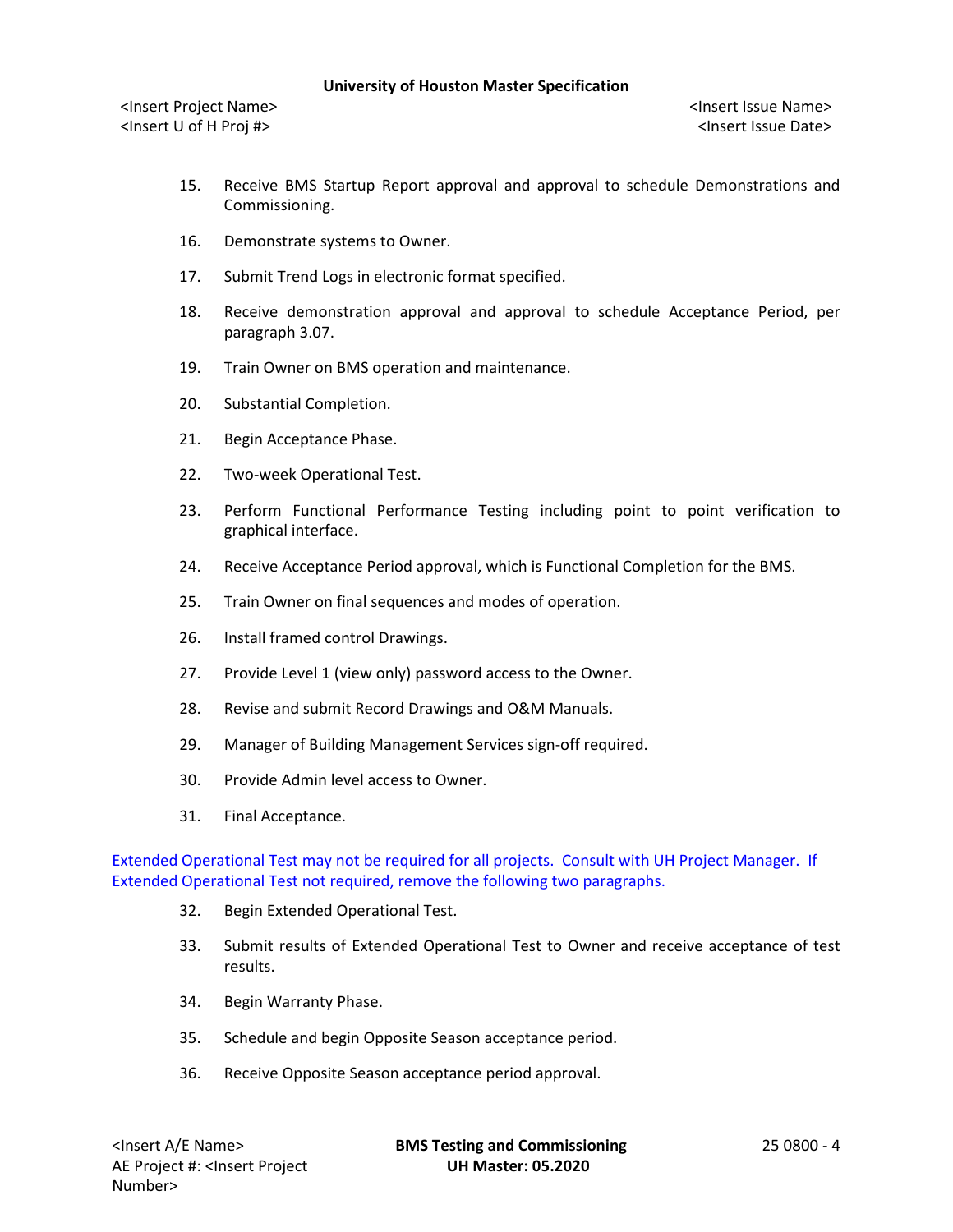<Insert Project Name> <Insert Issue Name> <Insert U of H Proj #> <Insert Issue Date>

- 37. Submit Record Drawings and O&M Manuals.
- 38. Update framed control Drawings.
- 39. Complete Owner (AHJ) Training.
- 40. End-of-Warranty date/period.

# PART 2 - PRODUCTS

- 2.01 GENERAL
	- A. All materials shall meet or exceed all applicable referenced standards, federal, state and local requirements, and conform to codes and ordinances of authorities having jurisdiction.

# 2.02 INSTRUMENTATION

- A. Instrumentation required to verify readings and to test the system and equipment performance shall be provided by Contractor and made available to Owner. Generally, no testing equipment will be required beyond that required to perform Contractor's Work under these Contract Documents. All equipment used for testing and calibration shall be NIST/NBS traceable and calibrated within the preceding 6-month period. Certificates of calibration shall be submitted.
- 2.03 TAB AND COMMISSIONING PORTABLE OPERATORS TERMINAL
	- A. For new Projects, Contractor shall provide portable operators terminal or hand-held device to facilitate Testing, Adjusting, and Balancing (TAB) and calibration. This software or device shall support all functions and allow querying and editing of all parameters required for proper calibration and Start-up.
	- B. Connections shall be provided local to the device being calibrated. For instance, for VAV terminal units, connection of the operator's terminal shall be either at the sensor or at the terminal unit. Otherwise a wireless system shall be provided to facilitate this local functionality.

### PART 3 - EXECUTION

### 3.01 INSTALLATION

- A. Installation shall meet or exceed all applicable federal, state and local requirements, referenced standards and conform to codes and ordinances of authorities having jurisdiction.
- B. All installation shall be in accordance with manufacturer's published recommendations.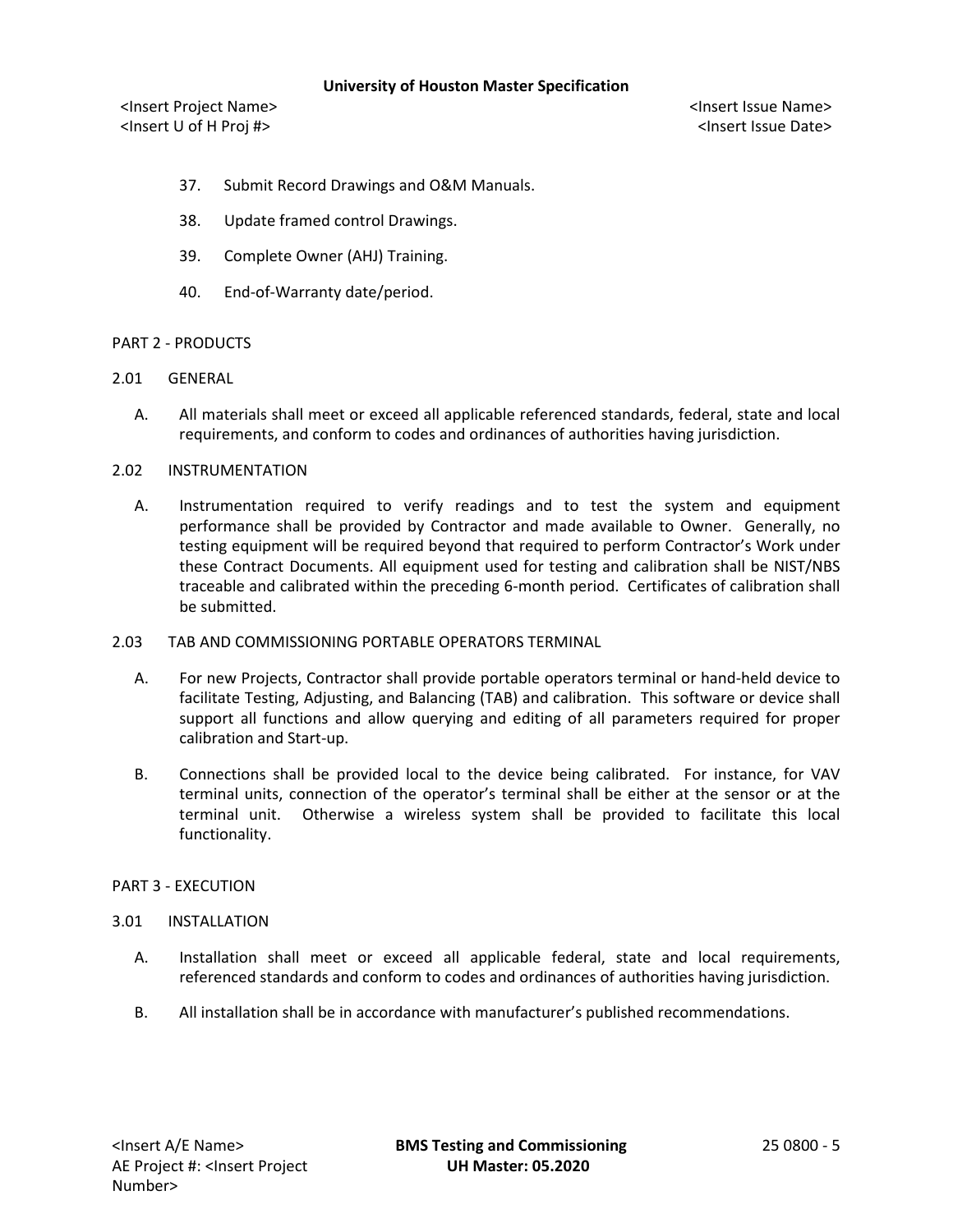# 3.02 BMS START-UP TESTING, ADJUSTING, CALIBRATION

- A. Work and/or systems installed under this Division shall be fully functioning prior to Demonstration and Acceptance Phase. Contractor shall start, test, adjust, and calibrate all work and/or systems under this Contract, as described below:
	- 1. Inspect the installation of all devices. Review the manufacturer's installation instructions and validate that the device is installed in accordance with them.
	- 2. Verify proper electrical voltages and amperages and verify that all circuits are free from faults.

# Edit below for retrofit projects.

- 3. Verify integrity/safety of all electrical connections. **[For the following control settings, initially use the control setting that was used by existing control system, unless otherwise indicated. For AHUs that use a throttled outside air damper position when minimum outside air is required, Contractor shall mark existing minimum outside air damper position to allow replication by new controls.]**
- 4. Before any testing, adjusting, or balancing work commences, vendor must submit a graphics screens package to Owner for approval.
- 5. Coordinate with Owner's TAB Firm to obtain and Owner's CxA to fine-tune control settings that are determined from balancing procedures. Record the following control settings as obtained from Owner's TAB Firm, and note any TAB deficiencies in the BMS Start-Up Report:
	- a. Optimum duct static pressure setpoints for VAV air handling units.
	- b. Minimum outside air damper settings for air handling units.
	- c. Optimum differential pressure setpoints for variable speed pumping systems.
	- d. Calibration parameters for flow control devices such as VAV terminal units and flow measuring stations.
		- 1) Contractor shall provide hand-held device as a minimum to the TAB Firm to facilitate calibration. Connection for any given device shall be local to it (i.e. at the VAV terminal unit or at the thermostat). Hand-held device or portable operator's terminal shall allow querying and editing of parameters required for proper calibration and start-up.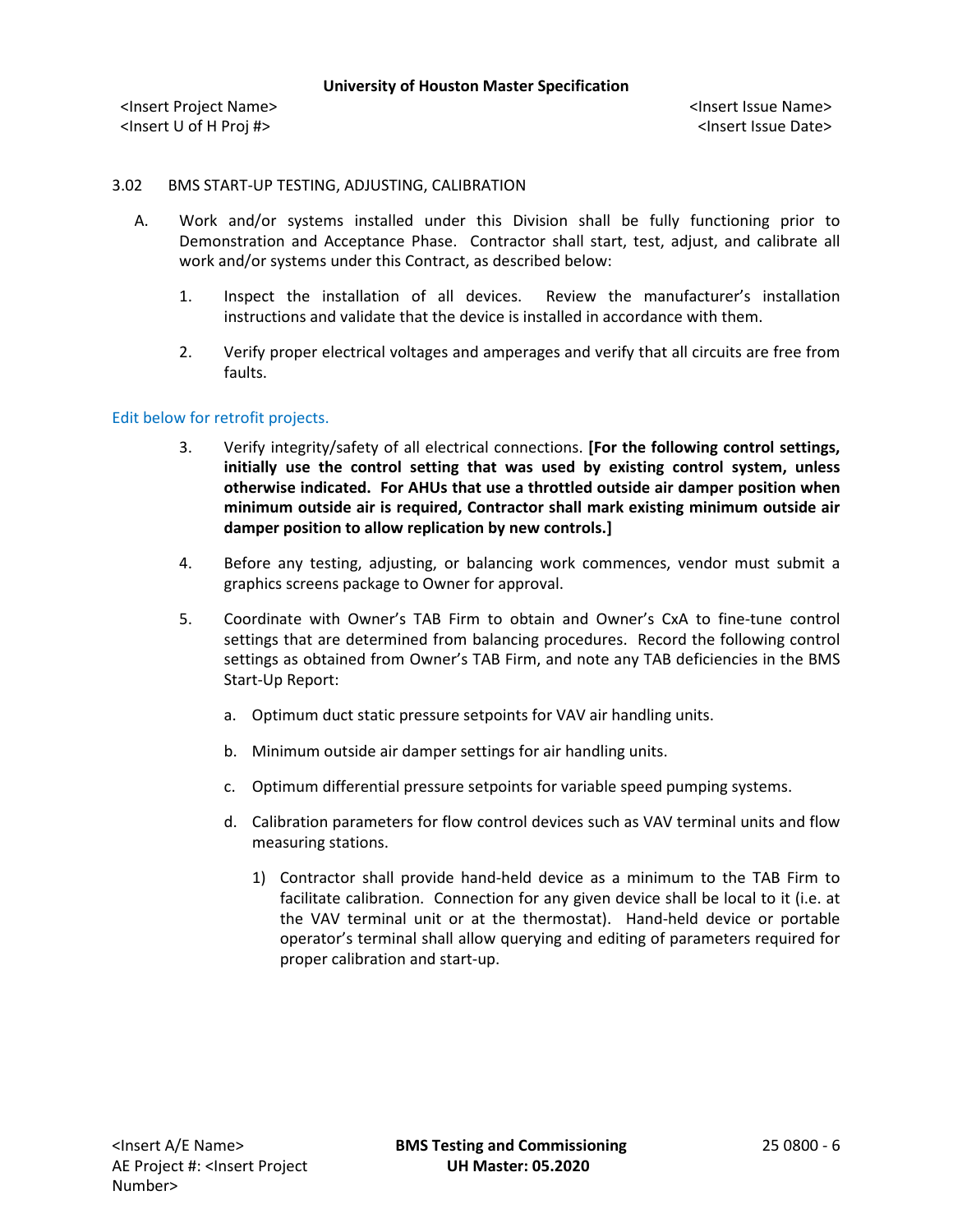<Insert Project Name> <Insert Issue Name> <Insert U of H Proj #> <Insert Issue Date>

- 6. Test, calibrate, and set all digital and analog sensing and actuating devices. Calibrate each instrumentation device by making a comparison between the BMS display and the reading at the device, using an instrument traceable to the National Bureau of Standards, which shall be at least twice as accurate as the device to be calibrated (e.g., if field device is  $+/0.5$  percent accurate, test equipment shall be  $+/0.25$  percent accurate over same range). Record the measured value and displayed value for each device in the BMS Start-up Report.
- 7. Check and set zero and span adjustments for all transducers and transmitters.
- 8. For dampers and valves:
	- a. Check for adequate installation including free travel throughout range and adequate seal.
	- b. Where loops are sequenced, check for proper control without overlap.
- 9. For actuators:
	- a. Check to ensure that device seals tightly when the appropriate signal is applied to the operator.
	- b. Check for appropriate fail position, and that the stroke and range is as required.

### Remove paragraph below if there are no pneumatic actuators in the project.

- c. For pneumatic operators, adjust the operator spring compression as required to achieve close-off. If positioner or volume booster is installed on the operator, calibrate per manufacturer's procedure to achieve spring range indicated. Check split-range positioners to verify proper operation. Record settings for each device in the BMS Pre-Commissioning Report.
- d. For sequenced electronic actuators, calibrate per manufacturer's instructions to required ranges.
- 10. Check each digital control point by making a comparison between the control command at the CU and the status of the controlled device. Check each digital input point by making a comparison of the state of the sensing device and the Operator Interface display. Record the results for each device in the BMS Start-Up Report.
- 11. For outputs to reset other manufacturer's devices (for example, VSDs) and for feedback from them, calibrate ranges to establish proper parameters. Coordinate with representative of the respective manufacturer and obtain their approval of the installation.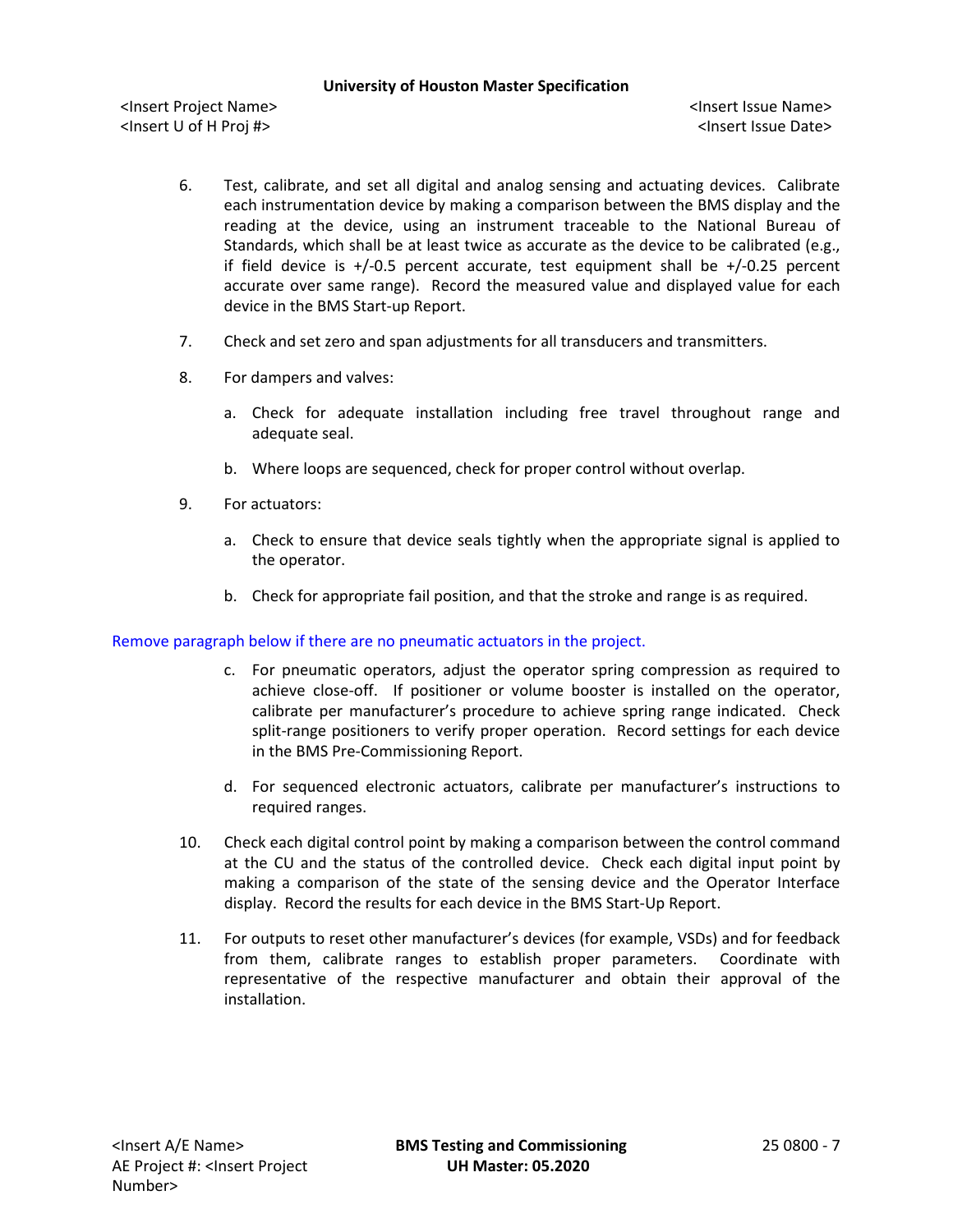<Insert Project Name> <Insert Issue Name> <Insert U of H Proj #> <Insert Issue Date>

- 12. Verify proper sequences by using the approved checklists to record results and submit with BMS Start-Up Report. Verify proper sequence and operation of all specified functions.
- 13. Verify that all safety devices trip at appropriate conditions. Adjust setpoints accordingly.

Engineer shall provide the tolerances for the type and criticality of the area or zone being served by the equipment. Engineer may have to specify two or more sets of tolerances for a specific Project. Edit accordingly.

- 14. Tune all control loops to obtain the fastest stable response without hunting, offset or overshoot. Record tuning parameters and response test results for each control loop in the BMS Start-up Report. Except from a startup, maximum allowable variance from set point for controlled variables under normal load fluctuations shall be as follows. Within 3 minutes of any upset (for which the system has the capability to respond) in the control loop, tolerances shall be maintained (exceptions noted):
	- a. Duct air temperature: [±1 degrees F].
	- b. Space Temperature: [±1 degrees F within 30 minutes].
	- c. Chilled Water: [±1 degrees F].
	- d. Hot water temperature: [±3 degrees F].
	- e. Duct pressure: [± 0.25 inches wg].
	- f. Water pressure: [±1 psid].
	- g. Duct or space Humidity: [±5 percent within 30 minutes].
	- h. Air flow control: [±5] percent of [**setpoint velocity**][**true airflow**].
	- i. Space Pressurization (on active control systems): [±0.05 inches wg] with no door or window movements.
- 15. For interface and DDC control panels:
	- a. Ensure devices are properly installed with adequate clearance for maintenance and with clear labels in accordance with the Record Drawings.
	- b. Ensure that terminations are safe, secure and labeled in accordance with the Record Drawings.
	- c. Check power supplies for proper voltage ranges and loading.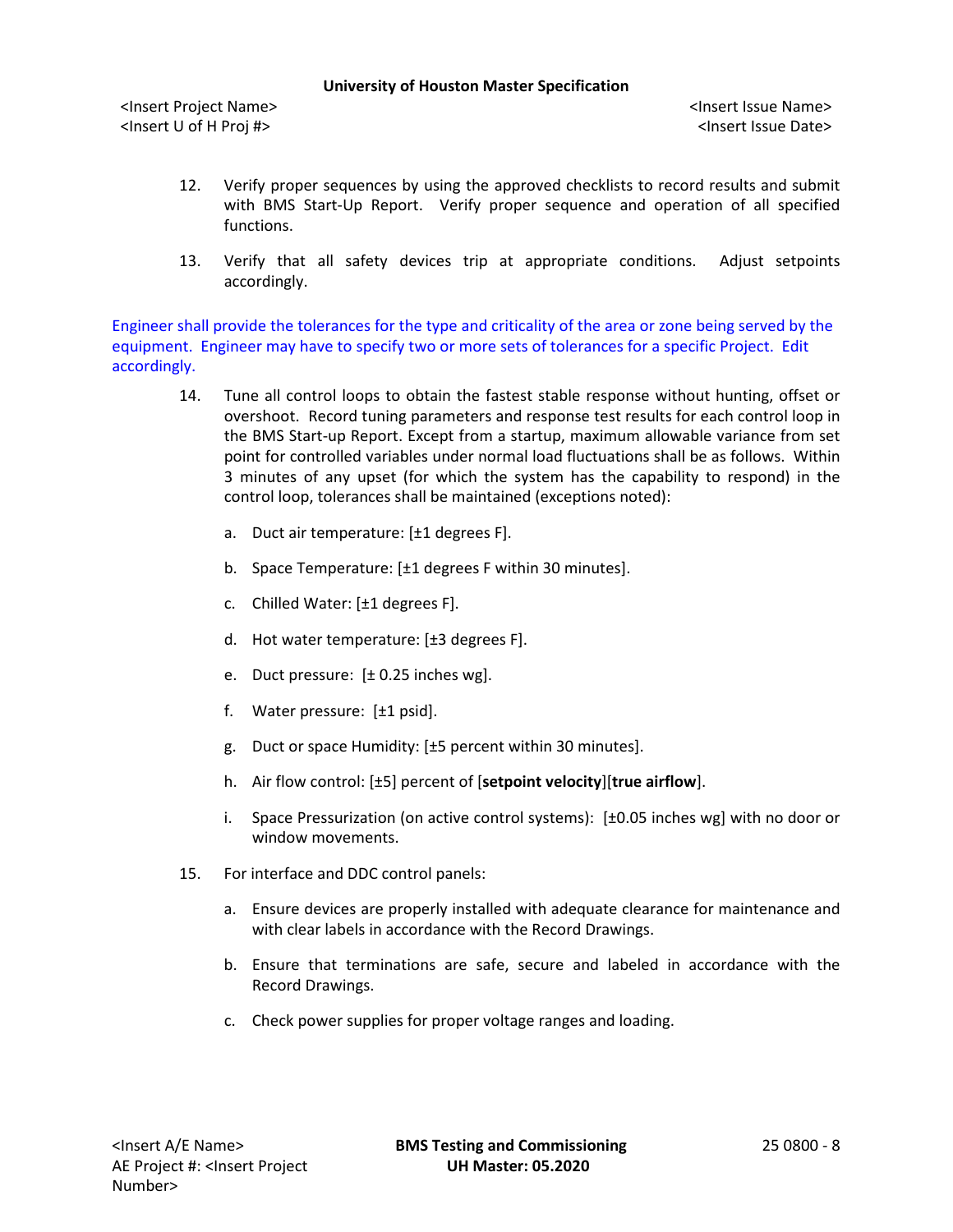<Insert Project Name> <Insert Issue Name> <Insert U of H Proj #> <Insert Issue Date>

- d. Ensure that wiring and tubing are run in a neat and workman-like manner, either bound or enclosed in trough.
- e. Check for adequate signal strength on communication networks.
- f. Check for standalone performance of controllers by disconnecting the controller from the LAN. Verify the event is annunciated at Operator Interfaces. Verify that the controlling LAN reconfigures as specified in the event of a LAN disconnection.
- g. Ensure that all outputs and devices fail to their proper positions/states.
- h. Ensure that buffered and/or volatile information is held through power outage.
- i. With all system and communications operating normally, sample and record update/annunciation times for critical alarms fed from the panel to the Operator Interface.
- j. Check for proper grounding of all DDC panels and devices.
- 16. Low voltage and high voltage wiring must not be housed in the same conduit. BMS wiring and fire alarm wiring must not be housed in the same conduit. For Operator Interfaces:
	- a. Verify that all elements on the graphics are functional and are properly bound to physical devices and/or virtual points, and that hot links or page jumps are functional and logical.
	- b. Output all specified BMS reports for review and approval.
	- c. Verify that the alarm printing and logging is functional and per requirements.
	- d. Verify that trends are archiving to disk and provide a sample to the Owner for review. Analog trends are not acceptable
	- e. Verify that paging/dial-out alarm annunciation is functional and issues email notification. IP address will be provided by Owner.
	- f. Verify the functionality of remote Operator Interfaces and that a robust connection can be established consistently.
	- g. Verify that required third party software applications required with the bid are installed and are functional.
	- h. Start-up and check out control air compressors, air drying, and filtering systems in accordance with the appropriate Section and with manufacturer's instructions.
	- i. Verify proper interface with fire alarm system.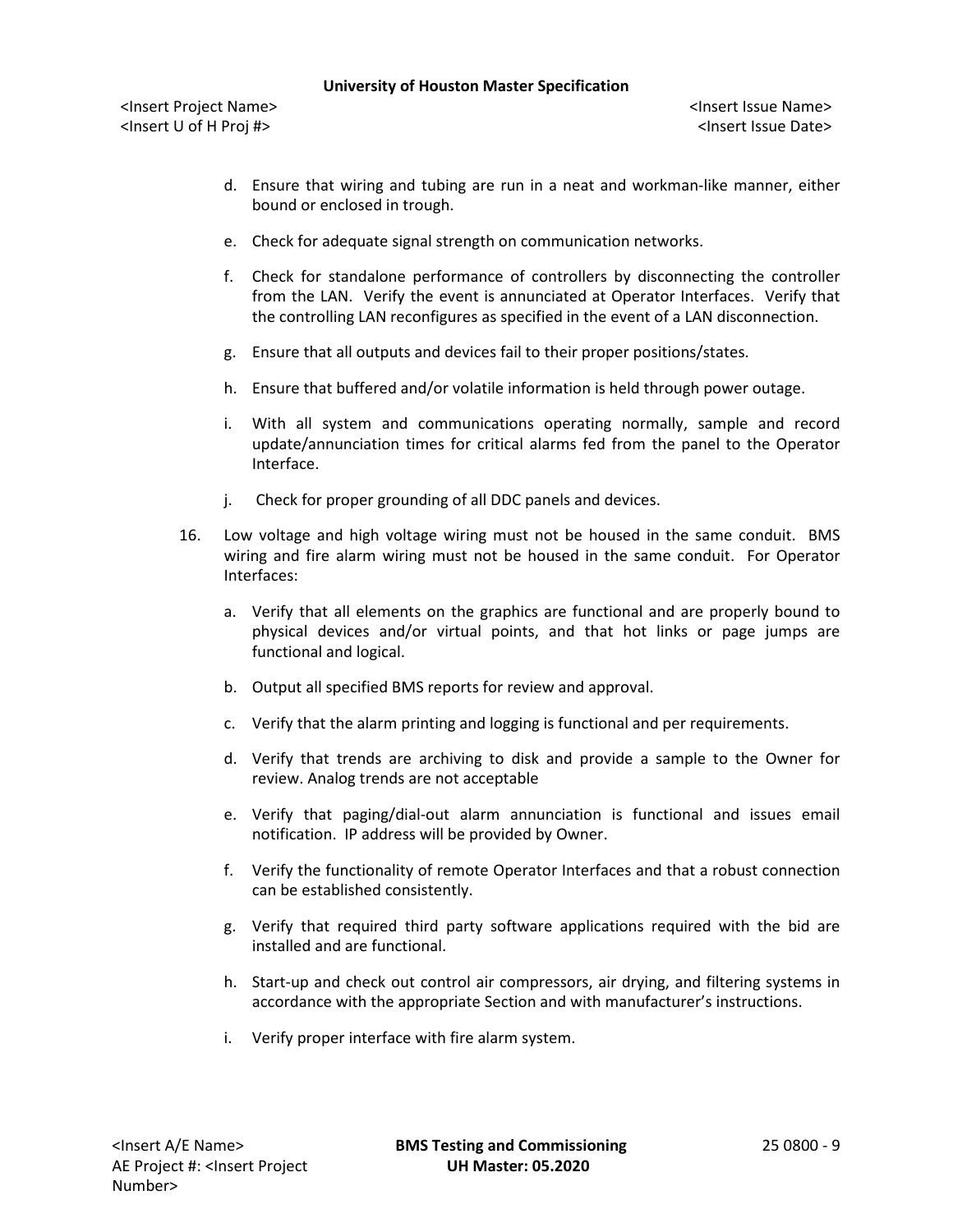B. Submit Start-Up Test Report: Report shall be completed, submitted, and approved **prior** to Substantial Completion.

# 3.03 SENSOR CHECKOUT AND CALIBRATION

- A. General Checkout: Verify that all sensor locations are appropriate and are away from causes of erratic operation. Verify that sensors with shielded cable are grounded only at one end. For sensor pairs that are used to determine a temperature or pressure difference, make sure they are reading within 0.2 degrees F of each other for temperature and within a tolerance equal to 2 percent of the reading of each other for pressure. Tolerances for critical applications may be tighter.
- B. Calibration: Calibrate all sensors using one of the following procedures:
	- 1. Sensors without Transmitters Standard Application: Make a reading with a calibrated test instrument within 6 inches of the site sensor at various points across the range. Verify that the sensor reading (via the permanent thermostat, gauge or BMS) is within the tolerances specified for the sensor. If not, adjust offset and range, or replace sensor. Where sensors are subject to wide variations in the sensed variable, calibrate sensor within the highest and lowest 20 percentage of the expected range.
	- 2. Sensors with Transmitters Standard Application: Disconnect sensor. Connect a signal generator in place of sensor. Connect ammeter in series between transmitter and BMS control panel. Using manufacturer's resistance-temperature data, simulate minimum desired temperature. Adjust transmitter potentiometer zero until the ammeter reads 4 mA. Repeat for the maximum temperature matching 20 mA to the potentiometer span or maximum and verify at the OI. Record all values and recalibrate controller as necessary to conform to tolerances. Reconnect sensor. Make a reading with a calibrated test instrument within 6 inches of the site sensor. Verify that the sensor reading (via the permanent thermostat, gauge or BMS) is within the tolerances specified. If not, replace sensor and repeat. For pressure sensors, perform a similar process with a suitable signal generator. NOTE: when a sensor is disconnected, it shall not display old data (no "frozen in time" data).
- C. Sensor Tolerance: Sensors shall be within the tolerances specified for the device. Refer to Section 25 1100 "BMS Basic Materials, Interface Devices, and Sensors."

### 3.04 COIL VALVE LEAK CHECK

A. Verify proper close-off of the valves. Ensure the valve seats properly seat by simulating the maximum anticipated pressure difference across the circuit. Demonstrate to the Owner the verification of zero flow by measuring the coil differential pressure. If there is pressure differential, close the isolation valves to the coil to ensure the conditions change. If they do, this validates the valve is not closing. Remedy the condition by adjusting the stroke and range, increasing the actuator size/torque, replacing the seat, or replacing the valve as applicable.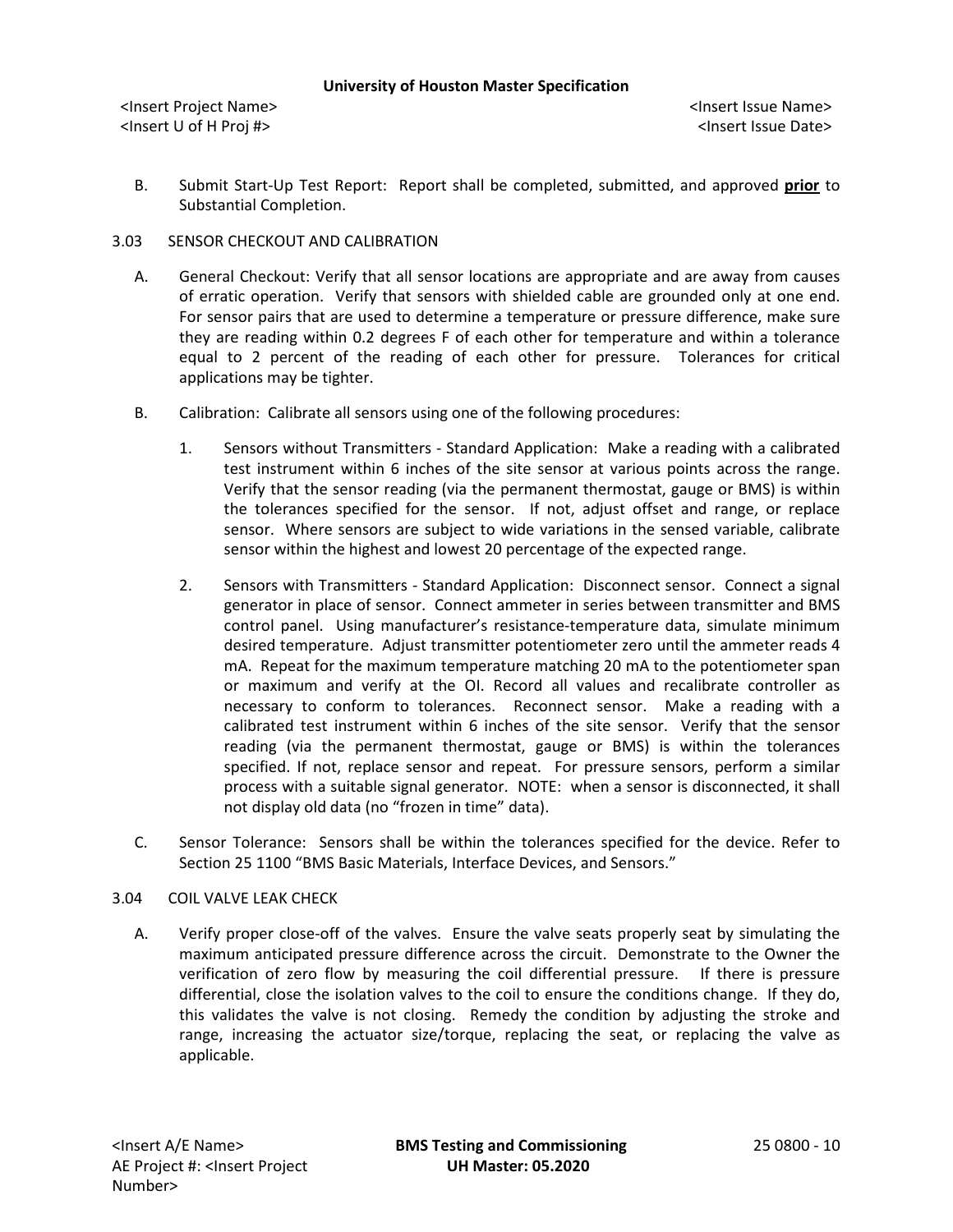# 3.05 VALVE STROKE SETUP AND CHECK

- A. For all valve and actuator positions checked, verify the actual position against the Operator Interface readout.
- B. Set pumps to normal operating mode. Command valve closed: verify that valve is closed and adjust output zero signal as required. Command valve open: verify position is full open and adjust output signal as required. Command the valve to various few intermediate positions. If actual valve position doesn't reasonably correspond, replace actuator or add pilot positioner (for pneumatics).

# 3.06 BMS DEMONSTRATION

- A. All BMS Demonstration shall take place on the main Control Systems Server and UNIVERSITY OF HOUSTON WAN. Schedule to add system to main Control Systems Server and UNIVERSITY OF HOUSTON WAN with Owner at least two (2) weeks in advance of the demonstration. At the time of request, provide all documentation that the following criteria are met:
	- 1. Updated BMS submittals in electronic and hard copy to Owner including the updated riser diagram for the system.
	- 2. Reports on verification of Network Layout Verification including but not limited to Building Controller locations, cable routes with length of cable between controllers and any trunk extenders or trunk isolators.
	- 3. Reports on verification of electrical characteristics of BMS network, communications and electrical integrity of Building Controllers.
	- 4. Reports on verification of traffic on BMS Network including but not limited to COVs between Building Controllers, point commands by the operator, point commands by program across the network, alarm reporting on the network, any unresolved points in the system, integrity of the ports on any Building Controller isolator/extender and results of Building Controller tests running at selected baud rate.
	- 5. Demonstrate to Owner the updates of databases without errors or faults between the temporary Control Systems Server and Building Controllers. If there is no temporary server, demonstrate to Owner after system is added to main Control Systems Server.
	- 6. Reports on verification of system log files, interruption of log files of system traffic and overall acceptable operation of the system where a temporary Control Systems Server is utilized.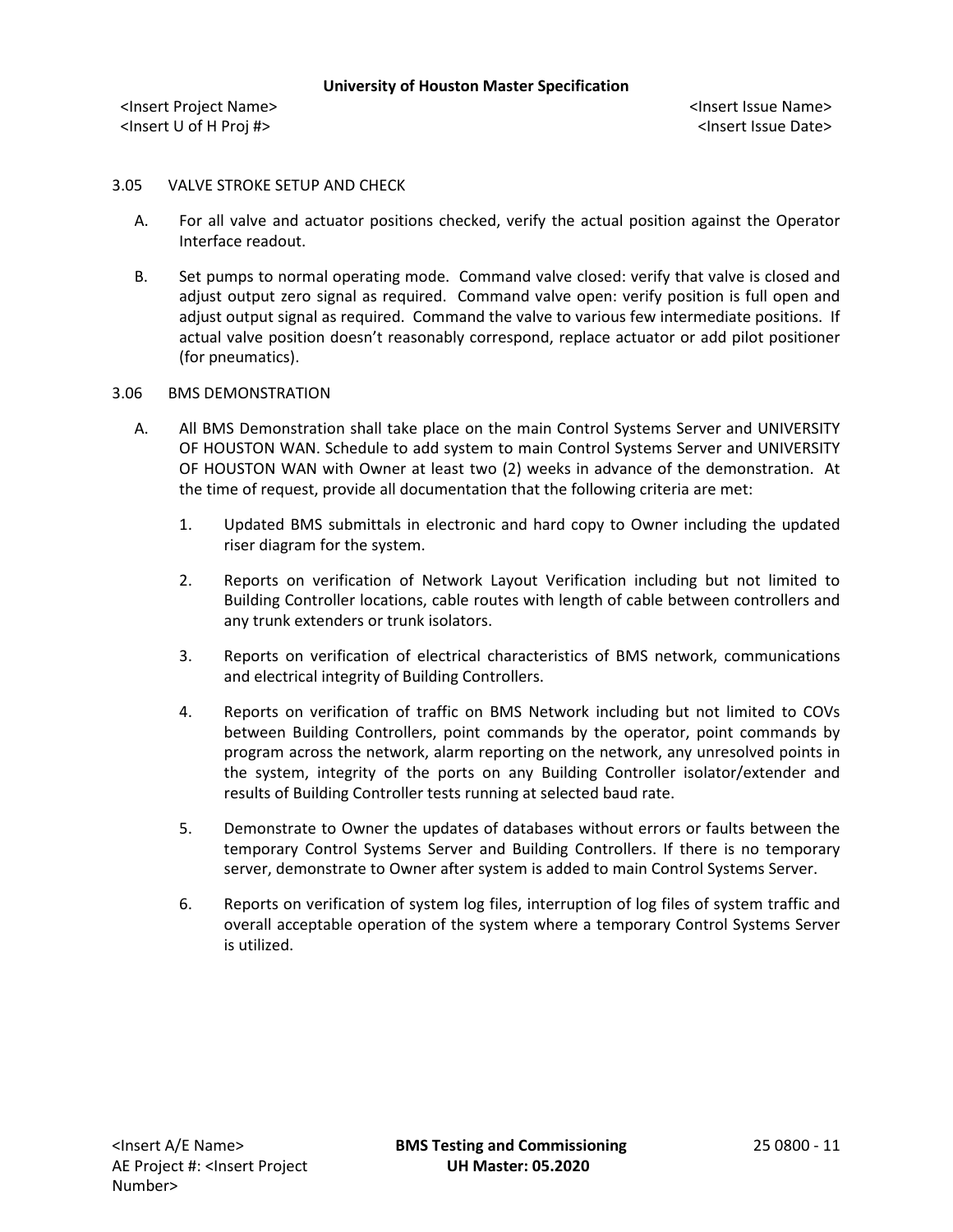<Insert Project Name> <Insert Issue Name> <Insert U of H Proj #> <Insert Issue Date>

- B. Demonstrate the operation of the BMS hardware, software, and all related components and systems to the satisfaction of the Owner. Schedule the demonstration with the Owner seven (7) calendar days in advance. Demonstration shall not be scheduled until all hardware and software submittals, and the Start-Up Test Report, are approved. If the Work fails to conform to the Contract Documents, Contractor shall schedule an additional Site visit with the Owner for re-demonstration.
- C. The Contractor shall supply all personnel and equipment for the demonstration, including, but not limited to, instruments, ladders, etc. Contractor-supplied personnel must be competent with and knowledgeable of all project-specific hardware, software, and HVAC systems. Either qualified or certified technician acting as the company's SME are required to facilitate the operations of the system's performance. All training documentation and submittals shall be maintained at the Project Site.
- D. Demonstration shall typically involve small representative samples of systems/equipment randomly selected by the Owner.
- E. The system shall be demonstrated following the same procedures used in the Start-Up Test by using the approved Commissioning Checklists. Demonstration shall include, but not necessarily be limited to, the following:
	- 1. Demonstrate that required software is installed on BMS workstations. Demonstrate that graphic screens, alarms, trends, and reports are installed as submitted and approved.
	- 2. Demonstrate that points specified and shown can be interrogated and/or commanded (as applicable) from all workstations, as specified.
	- 3. Demonstrate that remote dial-up communication abilities are in accordance with these Specifications.
	- 4. Demonstrate correct calibration of input/output devices using the same methods specified for the Start-Up Tests. A maximum of 10 percent of I/O points shall be selected at random by the Owner for demonstration. Upon failure of any device to meet the specified end-to-end accuracy, an additional 10 percent of I/O points shall be selected at random by Owner for demonstration. This process shall be repeated until 100 percent of randomly selected I/O points have been demonstrated to meet specified end-to-end accuracy.
	- 5. Demonstrate that all DDC and other software programs exist at respective field panels. The Direct Digital Control (DDC) programming and point database shall be as submitted and approved.
	- 6. Demonstrate that all DDC programs accomplish the specified sequence of operation.
	- 7. Demonstrate that the panels and DDC network of panels automatically recover from power failures within five (5) minutes after power is restored.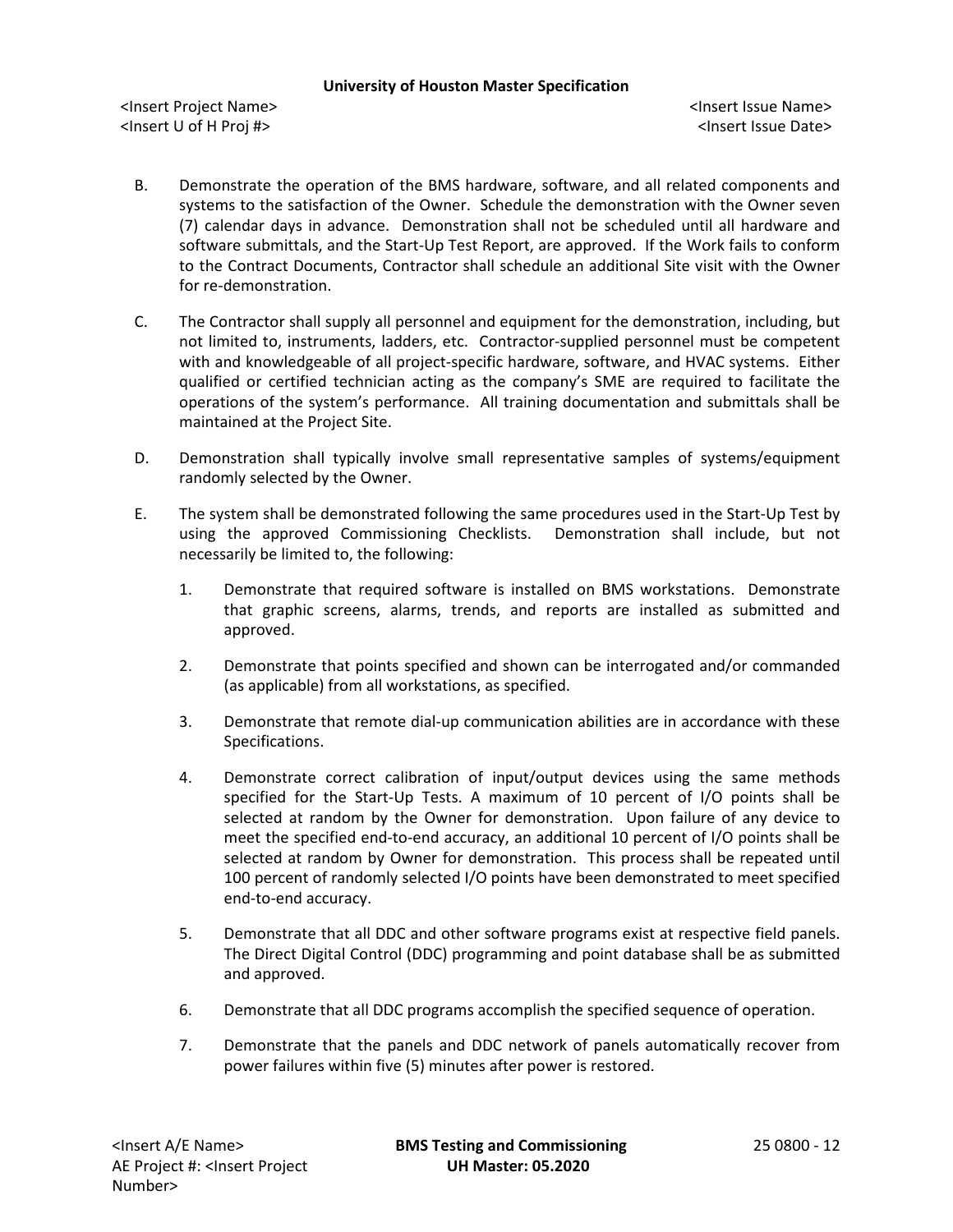<Insert Project Name> <Insert Issue Name> <Insert U of H Proj #> <Insert Issue Date>

- 8. Demonstrate that the stand-alone operation of panels meets the requirements of these Specifications. Demonstrate that the panels' response to LAN communication failures meets the requirements of these Specifications.
- 9. Identify access to equipment selected by the Owner. Demonstrate that access is sufficient to perform required maintenance.
- 10. Demonstrate that required trend graphs and trend logs are set up per the requirements. Provide a sample of the data archive. Indicate the file names and locations.
- F. BMS Demonstration shall be completed and approved prior to Substantial Completion.
- G. Any tests successfully completed during the demonstration will be recorded as passed for the functional performance testing and will not have to be retested.

# 3.07 BMS ACCEPTANCE PERIOD

- A. After approval of the BMS Demonstration and prior to Contract Close-out, the Acceptance Phase shall commence. Acceptance Period shall not be scheduled until all HVAC systems are in operation and have been accepted, all required cleaning and lubrication has been completed (i.e., filters changed, piping flushed, strainers cleaned, and the like), and TAB report has been submitted and approved. Acceptance Period and its approval may be performed on a systemby-system basis if mutually agreed by the Contractor and Owner.
- B. Operational Test: At the beginning of the Acceptance Phase, the system shall operate properly for two (2) weeks without malfunction, without alarm caused by control action or device failure, and with smooth and stable control of systems and equipment in conformance with these Specifications. At the end of the two weeks, Contractor shall forward the trend logs to the Owner for review. Owner shall determine if the system is ready for functional performance testing and document any problems requiring Contractor's attention.
	- 1. If the systems are not ready for functional performance testing, Contractor shall correct problems and provide notification to the Owner that all problems have been corrected. The Acceptance Period shall be restarted at a mutually scheduled time for an additional one-week period.
	- 2. This process shall be repeated until Owner issues notice that the BMS is ready for functional performance testing.
- C. During the Acceptance Period, the Contractor shall maintain a hard copy log of all alarms generated by the BMS. For each alarm received, Contractor shall diagnose the cause of the alarm, and shall list on the log for each alarm, the diagnosed cause of the alarm, and the corrective action taken. If in the Contractor's opinion, the cause of the alarm is not the responsibility of the Contractor, Contractor shall immediately notify the Owner.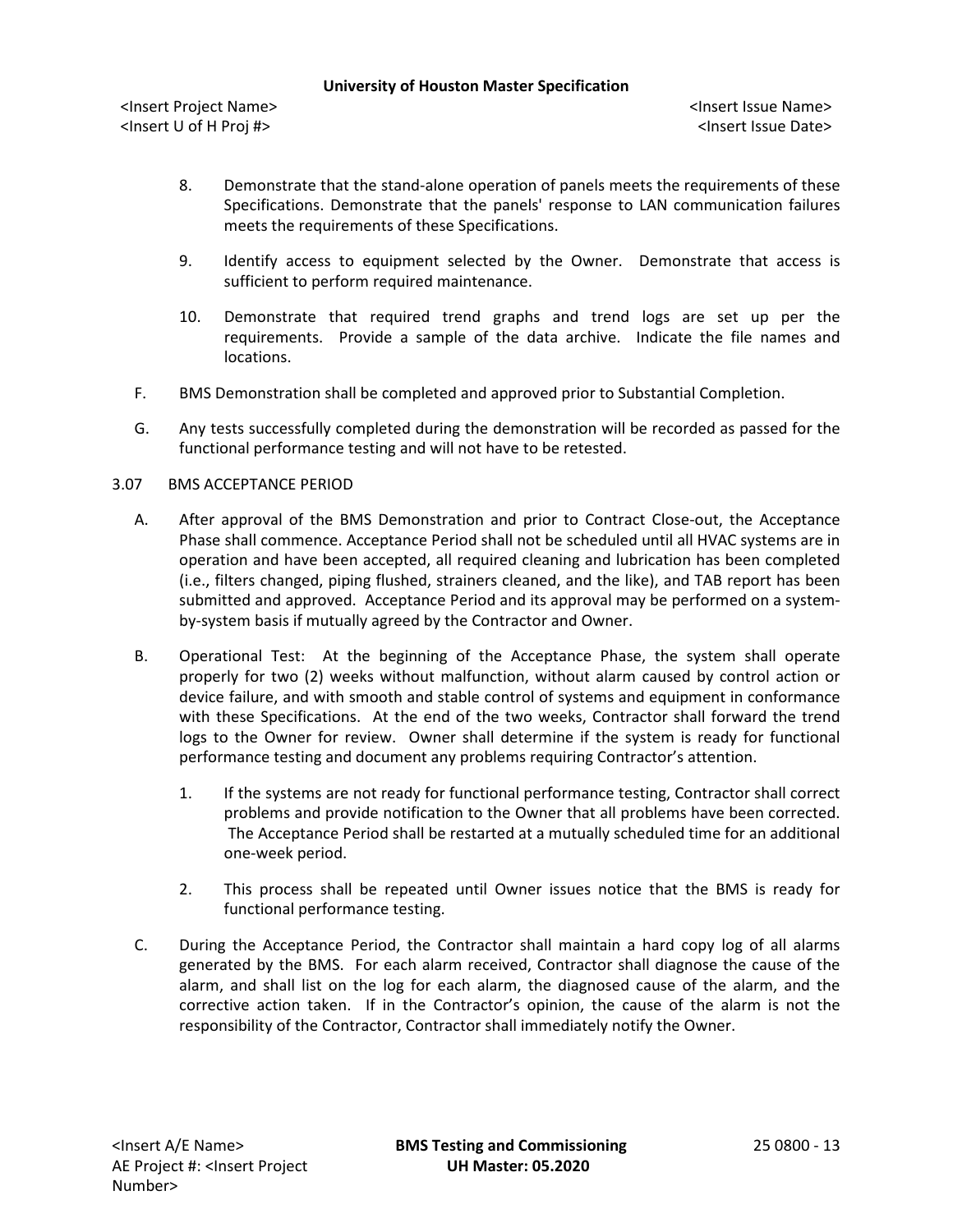For retrofit projects, leave paragraph below. Remove for new construction.

# 3.08 BMS WHOLE BUILDING TEST

- A. Prior to any demolition and installation, Contractor shall verify that existing Building Management System operates as intended. Contractor shall test all thermostats, DDCs, sensors, actuators etc. to verify proper operation. Contractor shall monitor BMS for fourteen (14) days prior to demolition to serve as the baseline for the BMS. Provide report to Owner with any deficiencies clearly stated.
- B. Once installation and testing of BMS is complete, the Contractor shall demonstrate to the Owner that the building-wide BMS is functioning in a similar fashion as before any additions or modifications to the BMS were made. Any systems not operating as before shall be modified, at no extra cost to the Owner, to operate as intended and as documented to operate before construction.
- C. Building wide BMS shall be operated for a minimum of fourteen (14) days after Acceptance Testing. Any deficiencies found that differ from the existing condition shall be corrected.

Discuss with UH project manager whether Extended Operation Test is required. Extended operation test will increase project cost.

- 3.09 BMS EXTENDED OPERATION TEST
	- A. Extended operation test is intended to simulate normal operation of BAS by Owner.
	- B. Operate BAS for an operating period of [**21**][**42**] consecutive calendar days following BMS Acceptance Test and Substantial Completion. Coordinate exact start date of testing with Owner.
	- C. Provide an operator familiar with BAS installed to man an operator workstation while onsite during eight hours of each normal business day occurring during operating period.
	- D. During operating period, BAS shall demonstrate correct operation and accuracy of monitored and controlled points as well as operation capabilities of sequences, logs, trends, reports, specialized control algorithms, diagnostics, and other software indicated.
	- E. BMS Operator shall be able to correct defects as issues occur.
	- F. Definition of failures shall be defined as any control point unable to perform as intended due to hardware, software or any other means. Amount of time the control point is failed shall be logged. Failures due to power outages outside of the scope of the BMS shall not count as downtime.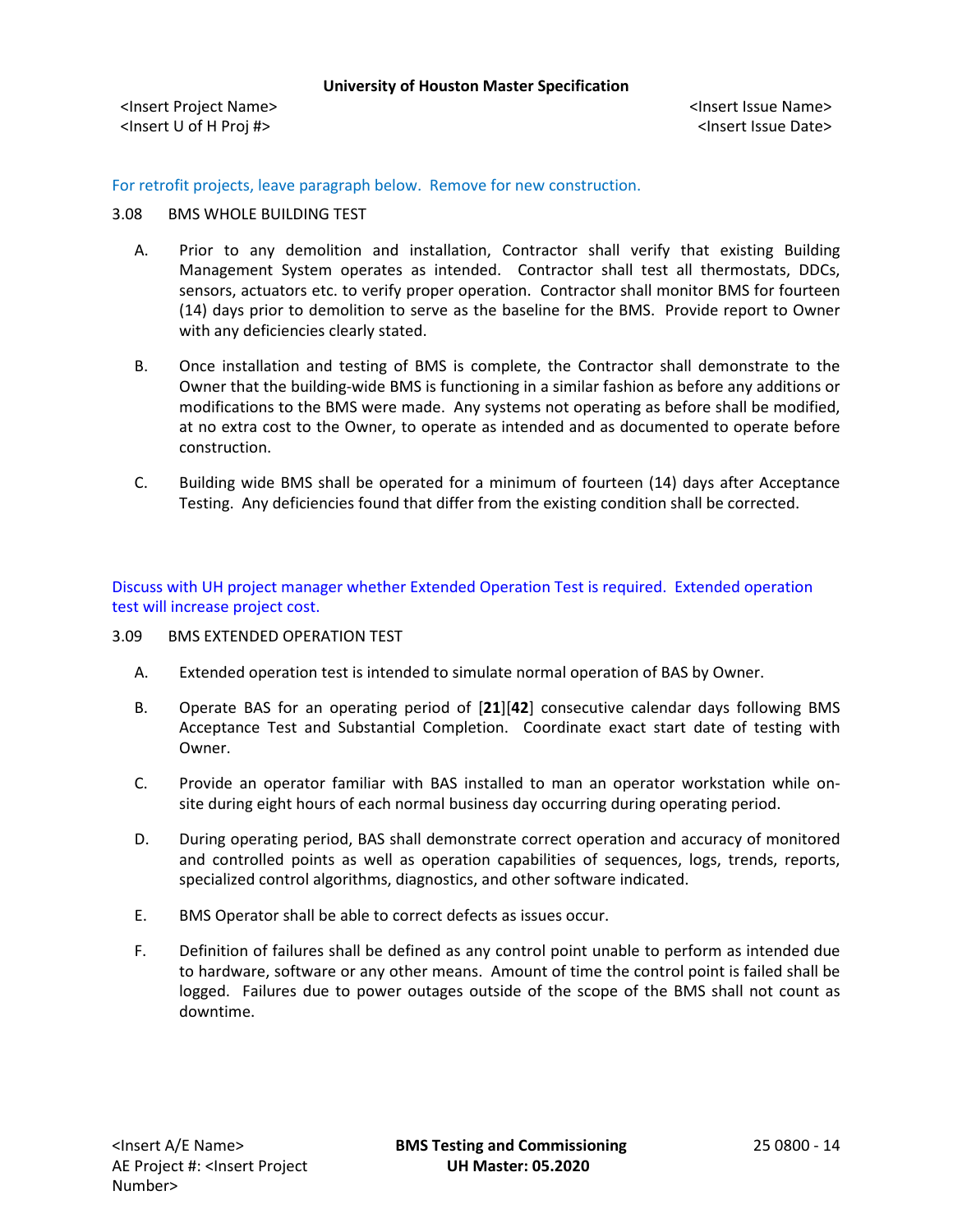<Insert Project Name> <Insert Issue Name> <Insert U of H Proj #> <Insert Issue Date>

- G. During test, log downtime and operational problems as they occur. Maintain a log that identifies the source of the problem, description of any corrective actions, time of occurrence and duration of downtime. Log shall be available for Owner's review at any time.
- H. For BAS to pass extended operation test, total downtime shall not exceed 1 percent of total point-hours during operating period. Failure to comply with minimum requirements of passing at end of operating period indicated shall require that operating period be extended one consecutive day at a time until BAS passes requirement.
- I. For evaluation of BAS passing test, the total time shall be calculated by the number of points multiplied by the total number of hours during operating period. The downtime shall be calculated by multiplying the total number of failed points by the time each point was failed.
- J. Provide test reports to Owner at completion of testing.
- 3.10 TREND LOGS
	- A. Contractor shall configure and analyze all trends required under Section 25 1500 "BMS Software and Programming".
- 3.11 TREND GRAPHS
	- A. Trend graphs as specified in Section 25 1500 "BMS Software and Programming" shall generally be used during the Acceptance Phase to facilitate and document testing. Prepare controller and workstation software to display graphical format trends during the Acceptance Period. Trend graphs shall demonstrate compliance with Contract Documents.
	- B. Each graph shall be clearly labeled with HVAC subsystem title, date, and times.
- 3.12 SOFTWARE OPTIMIZATION ASSISTANCE
	- A. The Contractor shall provide the services of a BMS Technician as specified above at the Project Site to be at the disposal of the Owner to make minor modifications to the Building Management System. The purpose of this requirement is to make changes, enhancements and additions to control unit and/or workstation software that have been identified by the Owner during the construction and commissioning of the Project and that are not identified in the Contract Documents. The cost for this service shall be included with the bid at a stated hourly rate. Requests for assistance shall be for non-consecutive 8-hour days, unless otherwise mutually agreed upon by Contractor and Owner. The Owner shall notify Contractor five (5) days in advance of each day of requested assistance. Refer to Part 1 of this Section for additional requirements.
	- B. A BMS Technician shall be available for software optimization, at minimum, at regularly scheduled intervals following the schedule below. The Owner shall request software optimization in writing or email.
		- 1. Completion of Operational Acceptance Testing.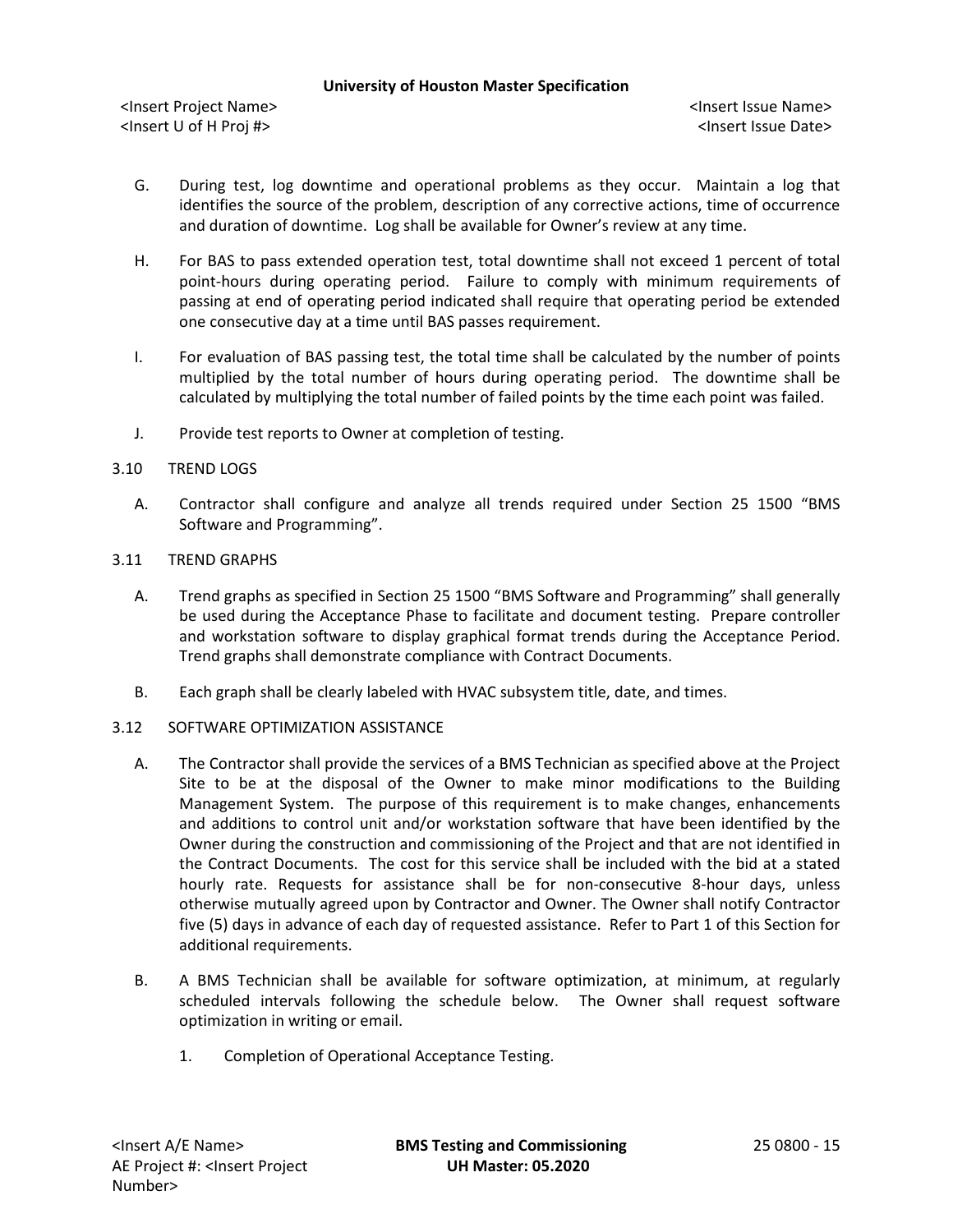<Insert Project Name> <Insert Issue Name> <Insert U of H Proj #> <Insert Issue Date>

- 2. Ninety (90) days after Operational Acceptance Testing.
- 3. Six (6) months after Operational Acceptance Testing.
- 4. Nine (9) months after Operational Acceptance Testing.
- 5. One year after Operational Acceptance Testing.
- C. The BMS Technician provided shall be thoroughly trained in the programming and operation of the controller and workstation software. If the BMS Technician provided cannot perform every software task requested by the Owner in a timely fashion, Contractor shall provide additional qualified personnel at the Project Site as requested by the Owner, to meet the total specified requirement on-Site. Coordinate training requirements with Owner's Monitoring Services Department.
- 3.13 BMS OPERATOR TRAINING AND O&M MANUALS
	- A. Provide up to four (4) complete sets of the approved Operations and Maintenance (O&M) Manuals (hard copy and one electronic copy) to be used for training.
	- B. Contractor shall submit a Training Plan for the scope of training for which BMS Provider is responsible. Training Plan shall be forwarded to the Contractor who will compile, organize, format, and forward to the Engineer for review.
		- 1. Coordinate requirements of Training with the Owner's Monitoring Services Department.

The Engineer shall carefully coordinate the training requirements with the needs of Owner's facilities staff. Expansions of existing systems obviously require less training than new systems. The following generally outlines an on-Site training session. The more advanced training may be better provided off Site on a case-by-case basis. Edit to suit Project.

- C. On-Site Training: Provide services of BMS Provider's qualified technical personnel for [**five (5)**][**ten (10)**] 8-hour days to instruct Owner's personnel in operation and maintenance of BMS. Instruction shall be in classroom setting at the Project Site for appropriate portions of the training. Training may be in non-contiguous days throughout the warranty period at the request of the Owner. The Owner shall notify Contractor seven (7) calendar days in advance of each day of requested training. The Contractor's designated certified trainer proficient in the system being installed shall meet with the Engineer and Owner to discuss and fine-tune the training agenda prior to the first training session. Training shall be video recorded in replayable electronic format. Training agenda shall generally be as follows:
	- 1. Basic Operator Workstation (OWS) Training For all potential users of the OWS:
		- a. Brief walk-through of building, including identification of all controlled equipment and condensed demonstration of controller portable and built-in operator interface device display capabilities.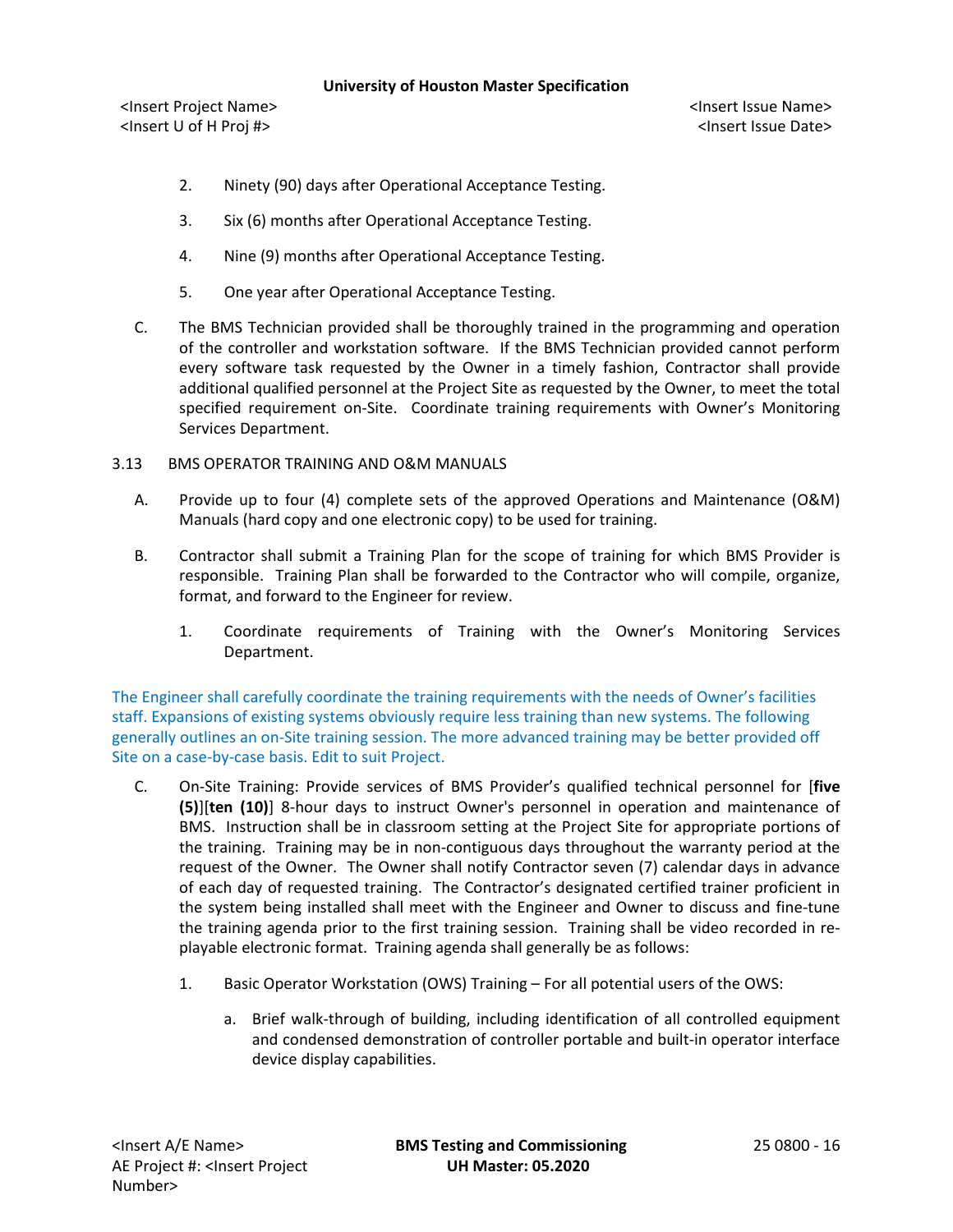<Insert Project Name> <Insert Issue Name> <Insert U of H Proj #> <Insert Issue Date>

- b. Brief overview of the various parts of the O&M Manuals, including hardware and software programming and operating publications, catalog data, controls installation Drawings, and DDC programming documentation.
- c. Demonstration of workstation login/logout procedures, password setup, and exception reporting.
- d. Demonstration of workstation menu penetration and broad overview of the various workstation features.
- e. Overview of systems installed.
- f. Present all Site-specific point naming conventions and points lists, open protocol information, configuration databases, back-up sequences, upload/download procedures, and other information as necessary to maintain the integrity of the BMS.
- g. Overview of alarm features.
- h. Overview of trend features.
- i. Overview of workstation reports.
- 2. BMS Hardware Training For Maintenance and Control Technicians:
	- a. Review of installed components and how to install/replace, maintain, commission, and diagnose them.
- 3. BMS Technician Training:
	- a. Introduction to controller programming and overview of the programming application interface.
	- b. General review of sequence of operation and control logic for the Project Site, including standalone and fail-safe modes of operation.
	- c. Uploading/Downloading and backing up programs.
	- d. Network administration.
	- e. Review of setpoint optimization and fine-tuning concepts.

Coordinate requirements of Training with the Owner's Monitoring Services Department to determine if Off-Site Training is required for the Project. Edit accordingly.

D. Off-Site Advanced Training: